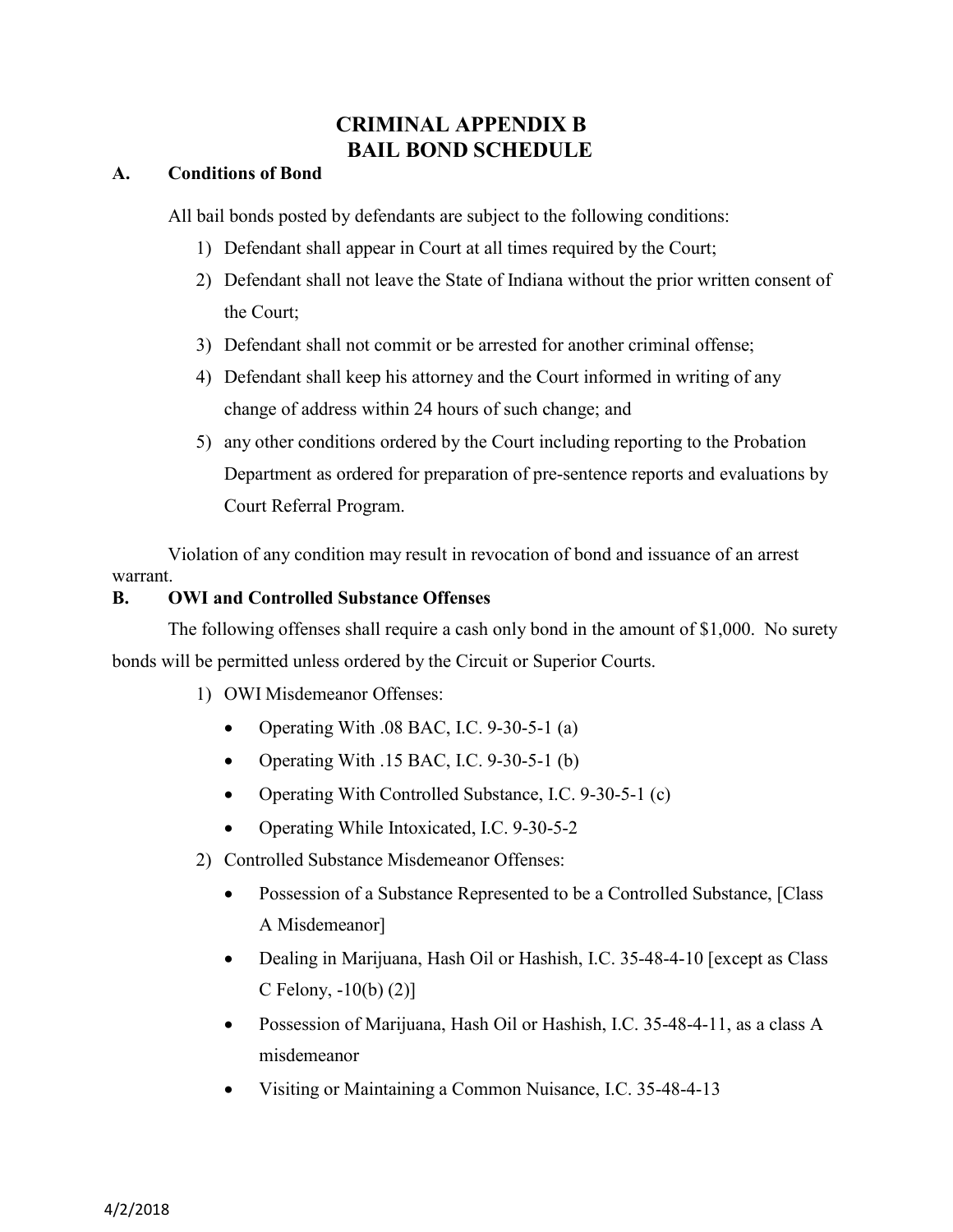## **C. Felonies**

| <b>Offense</b>    | <b>Surety Bond</b> | <b>Cash Bond</b> |
|-------------------|--------------------|------------------|
| Murder            | No Bond            | No Bond          |
| Level 1           | \$50,000           | \$10,000         |
| Level 2           | \$30,000           | \$6,000          |
| Level 3           | \$20,000           | \$4,000          |
| Level 4           | \$15,000           | \$3,000          |
| Level 5           | \$10,000           | \$2,000          |
| Level 6           | None               | \$1,000          |
| Habitual Offender | \$40,000           | \$8,000          |
| Failure to Appear | Hearing Required   |                  |

### **D. Misdemeanors**

| <b>Offense</b> | Cash  |
|----------------|-------|
| Class A        | \$600 |

Class B and C shall be booked at the jail and then released on their promise to appear on a given court date unless the subject is under the influence of drugs, alcohol, or a combination thereof in which case the cash bond is \$500.

**E.** The Court in its discretion may, on its own motion or the motion of the Prosecuting Attorney, fix bond in an amount different from the above schedule.

## **F. Motion for Bond Reduction and Property Bond**

All pre-trial motions for bond reduction or requests for approval of property bond shall be presented to the Court in writing and may be scheduled for hearing upon proper notice to the Prosecuting Attorney.

### **G. Multiple Charges**

This bond schedule shall apply to the highest charge pending against a person if multiple charges are or may be filed.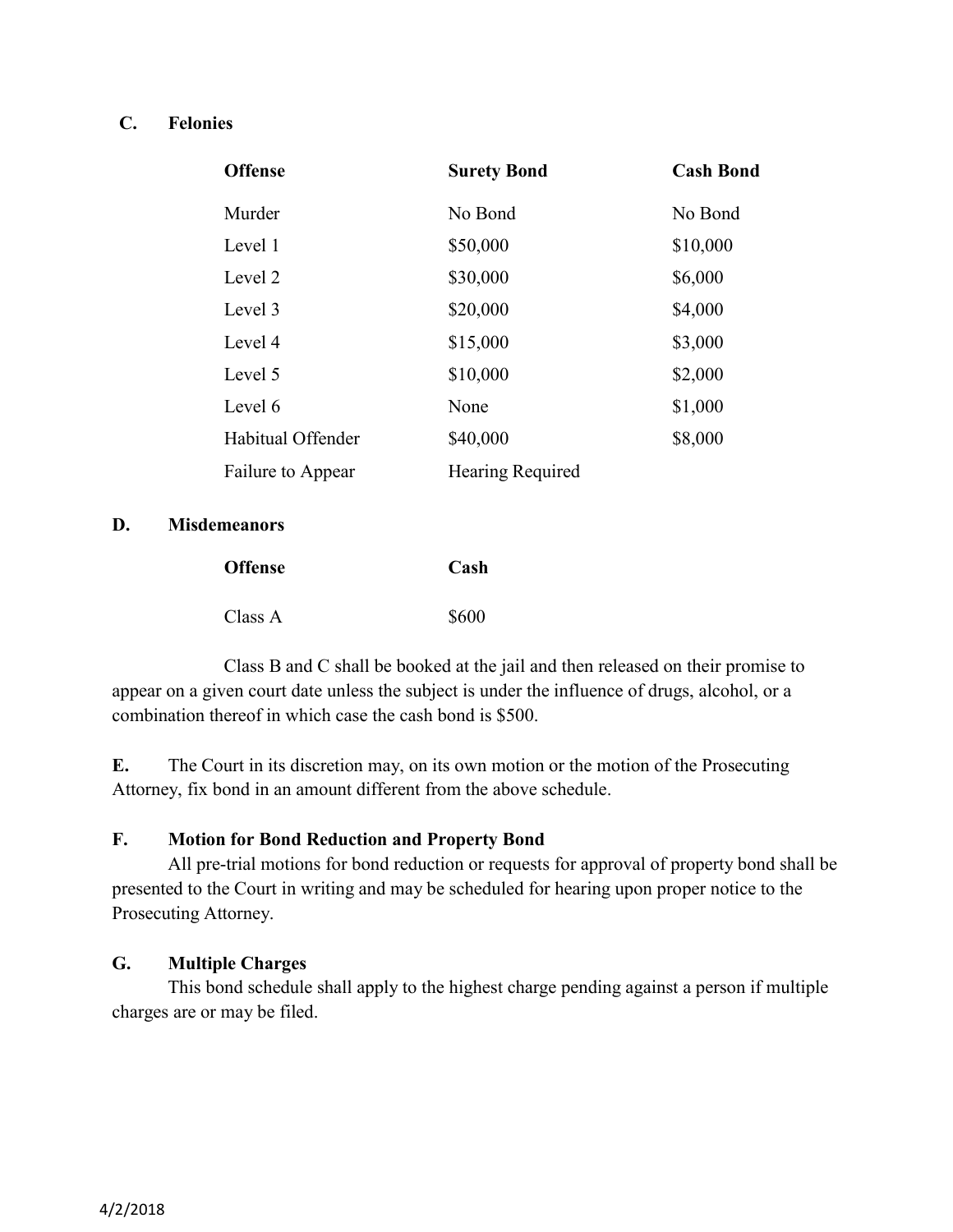#### **H. Arrest While on Probation, Parole or Bond**

This bond schedule shall not be used for nor be applicable in the case of a person who has been arrested for a crime while on probation, parole, or released on bond for another charge. In such case, the Court shall determine the proper amount of bond, if any.

### **I. No Contact Conditions**

Pursuant to I.C. 35-33-8-3.2 (a) (4), a person who is arrested for any of the offenses listed below shall be held for 12 hours before release from custody, unless released sooner pursuant to a court order. The release of such person on bail shall be conditioned upon the person having no direct or indirect contact with the alleged victim or any other individual involved in the circumstances of the offense while the charge or case is pending. The Prosecuting Attorney shall petition a Judge for a written no-contact order when a criminal information is filed with the Court. The person to be released shall be notified of the no-contact condition of the bond by a letter from the Sheriff with receipt acknowledged by the person, in substantially the form set forth in the attached Appendix C.

The applicable offenses are as follows:

| I.C. $35-42-2-1$   | <b>Battery</b>                 |
|--------------------|--------------------------------|
| I.C. $35-42-2-1.3$ | Domestic Battery               |
| I.C. $35-42-2-1.5$ | <b>Aggravated Battery</b>      |
| I.C. $35-42-2-2$   | Criminal Recklessness/Hazing   |
| I.C. $35-42-2-3$   | Provocation                    |
| I.C. $35-42-2-6$   | Battery by Bodily Waste        |
| I.C. $35-42-3-2$   | Kidnapping                     |
| I.C. $35-42-3-3$   | Confinement                    |
| I.C. $35-42-3-4$   | Interference with Custody      |
| I.C. $35-42-4-1$   | Rape                           |
| I.C. $35-42-4-2$   | Criminal Deviate Conduct       |
| I.C. $35-42-4-3$   | Child Molesting                |
| I.C. $35-42-4-4$   | Child Exploitation             |
| I.C. $35-42-4-5$   | Vicarious Sexual Gratification |